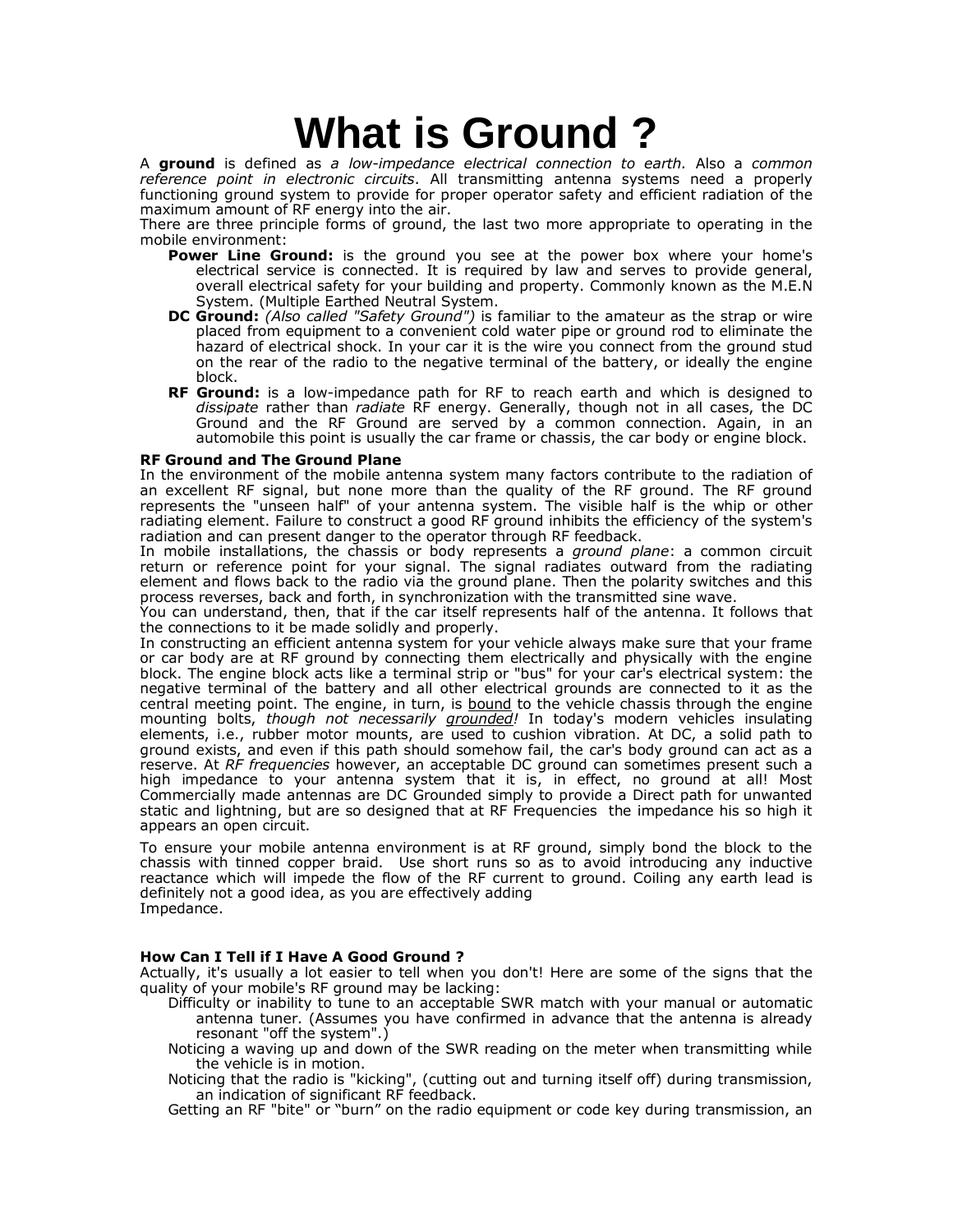indication that excessive RF energy is feeding back from the antenna system or that the system is floating above ground potential..

Remedies require a review of how your antenna system is mounted to the car, specifically:

Is there a good physical and electrical connection between your antenna's ground and the vehicle frame/body?

If utilizing the body as the ground plane is there isolation from RF ground which may be causing the RF return path to float above ground potential?

Do you have faulty shield connections along your transmission line?

Are ground loops present in your system?

Based upon your assessment of the above, take action as necessary to clean up any weak points you uncover.

## Ground Loops.

Ground loops can be inadvertently created when ground connections on several pieces of equipment are connected in series, rather than to one single, centralized ground point. As an example, visualize a station consisting of three pieces of equipment: a radio, amplifier and antenna tuner. Loops could very easily be created by connecting the ground connections of the radio to the amplifier, then the amplifier to the antenna tuner, and finally the antenna tuner to the ground stake. These series connections promote miniature loops (circuits) between each individual piece of equipment, allowing RF current to circulate at differing intensities, which are another source of radiated RF noise. As the ground circuits "float" above zero potential they never actually draw down to true ground (where, theoretically, zero RF current flows). A dangerous shock hazard to the operator can result, but is easy to avoid through good design practices.

To avoid ground loops, each of the three pieces of equipment should be tied to the same ground point. In this design, a run of flat tinned copper braid should be run from the ground terminal of each individual piece of equipment directly to the station's DC/RF ground. In the case of your home, this might represent your ground stake buried outside with, again, as short a run of flat tinned copper braid as is practical .

## Domestic Earth and Shack Earth.

Some interesting things can happen when looking at your House Main Power Supply earth and your shack earth. In earlier days it was pretty much impossible to provide an earth better than the one attached at your Main Switch Board. In fact there was a time that they were effectively all bonded via the same galvanised Water Main. This is no longer the case. Every Power Installation is now only required to have a 2 Mtr galvanised rod in the ground that is then bonded to any metal pipes etc within your home or anything else that has the potential of becoming live.

**Now Consider this...** Remembering that Neutral is effectively bonded to Earth at the Switch board. and your Rig is possibly or in many cases required to be earthed via the Mains Plug. Meaning your Equipment has two earths. One to handle RF and one to protect yourself from Electrical Shock. If your earth in your shack is better than the 2 Mtr Galvanised rod out the front of your house…, we would all say great, that's what I want to happen… Right? Sure that's where your you want your Stray RF to go. But what about every other earthed appliance in your home? What is the shortest path for any faults it may have or develop? It is worth looking at… Measure the current and voltage at your shack earth. If you feel there is a possibility that there is a problem fix it. Your Shack Earth is not wired efficiently enough to provide a grounding for your whole electrical installation. You could have a defective House Earth. Get it fixed by a Registered Electrician. I have seen the result of fault currents taking the incorrect but shortest path. And it's not pretty. Imagine the scenario if you had a broken neutral at your mains point of entry… That piece of flex going from your power point to the rig may get rather warm!

# Ground Loops in The Mobile Environment.

In your vehicle ground loops are often unknowingly created as a consequence of frantic attempts to ground out noise sources by braiding "everything" one can think of to the nearest metal available. This is most likely when working under the hood to suppress noise in the antenna and power supply systems, but can also occur when your antenna is inadequately mounted to the frame/chassis. In reading the nature of the formation of ground loops above, you can see how, in braiding to the nearest available metal, series connections could very well have crept into your design.

Remember: if you are not at ground potential, RF currents may still be circulating within your ground system which may then be re-radiated as RF noise that can be received by the antenna system.

To eliminate any loops in your ground, the concept of applying a centralized ground point, as